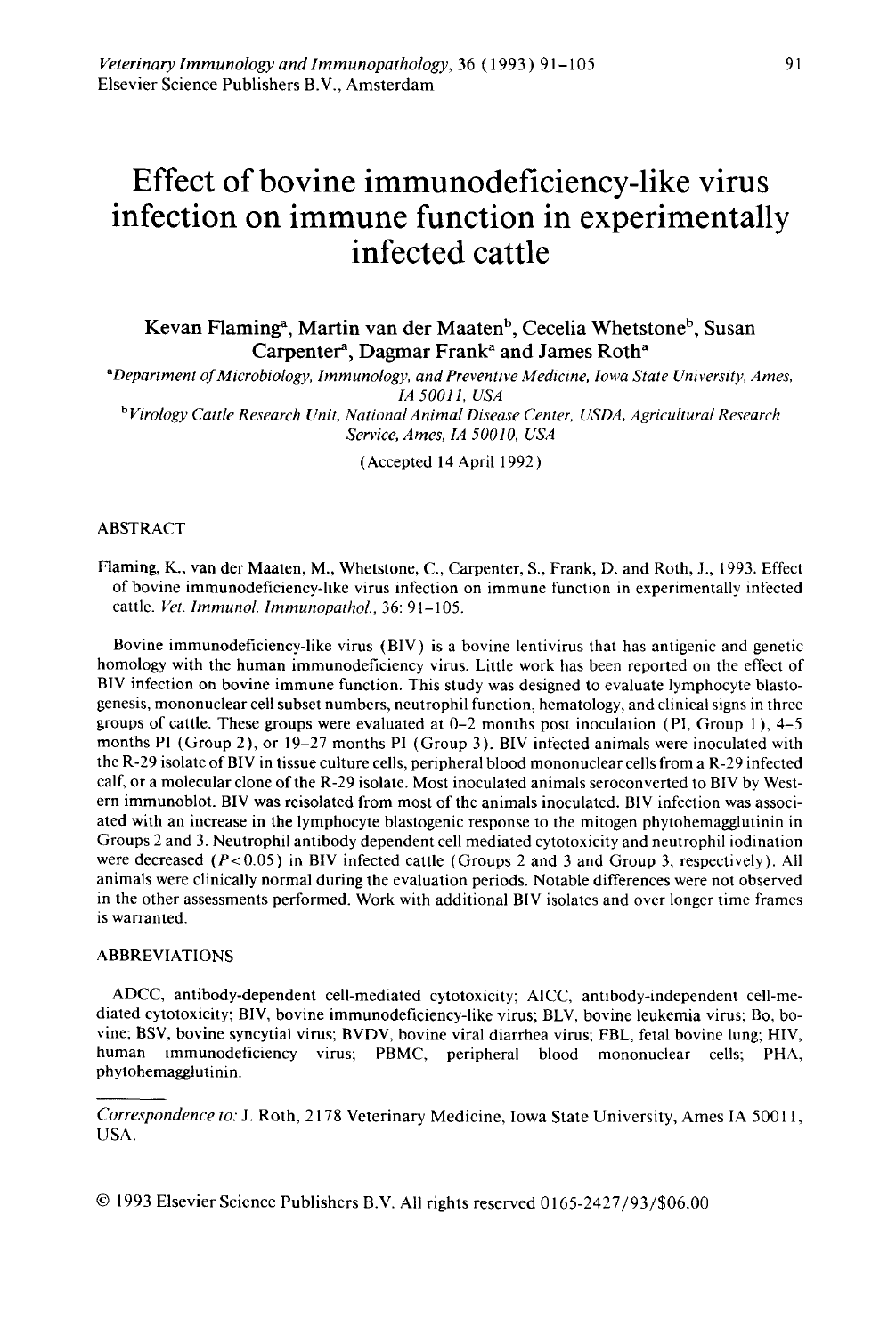### INTRODUCTION

Bovine immunodeficiency-like virus (BIV) is a bovine retrovirus of the lentivirus subfamily that was first isolated from a dairy cow, R-29, with persistent lymphocytosis, progressive weakness and emaciation. At necropsy lymph node hyperplasia and lymphocytic perivascular cuffing in the brain were noted. Inoculation of calves with the R-29 isolate resulted in enlargement and follicular hyperplasia of lymph nodes as well as a transient lymphocytosis (Van der Maaten et al., 1972). In serologic surveys, conducted on approximately 2200 cattle in the southern USA, approximately 4% of the cattle tested had antibody against BIV (Amborski et al., 1989; Black, 1990). BIV has structural and antigenic similarity to the human immunodeficiency virus (HIV). Western immunoblot analysis and indirect immunofluorescence testing indicate shared antigenic epitopes of the gag (core) proteins of HIV and BIV. Sequence analysis of the 5' end of the BIV *pol* gene (which codes for reverse transcriptase) indicates 60% nucleotide sequence homology with other lentiviruses (HIV-1, equine infectious anemia virus, Visna virus, and caprine arthritis-encephalitis virus) (Gonda et al., 1987).

The culmination of HIV infection is clinically apparent as the acquired immune deficiency syndrome (AIDS). Yet, HIV infection does produce detectable changes in the host prior to the onset of AIDS. Infection with HIV has been associated with an acute 'flu-like' syndrome shortly after seroconversion (Cooper et al., 1985). A decrease in  $CD4<sup>+</sup>$  lymphocytes and an increase in  $CD8<sup>+</sup>$  lymphocytes in the blood have been detected by 6 months after seroconversion to HIV (Giorgi et al., 1987; Giorgi and Detels, 1989). B cell antibody production was reported to be compromised beginning at seroconversion, while T cell proliferative responses remained normal during the first 10 months (Terpstra et al., 1989 ). Other workers reported decreased lymphocyte blastogenic responses to mitogens in HIV infected individuals who were clinically staged at WR 1 (seropositive, clinically normal) with no estimate of the period of infection (Ridley et al., 1989). There have been few reports on the immunological effects of BIV infection in cattle. Interestingly, two calves were reported to have a selective depletion of CD4<sup>+</sup> cells 3-4 months after inoculation with the original R-29 strain ofBIV (Stott et al., 1989). Infection with BIV was also associated with decreased blastogenesis to mitogens in two calves 6 months after infection (Martin et al., 1991). Thus, there is evidence that measurable immune function changes following both HIV and BIV infection are present within a relatively short period of time after infection. The present study was designed to evaluate the effect of BIV inoculation on several measures of immune function in three groups of cattle at 0-2, 4-5, and 19-27 months post inoculation (PI). These three groups were used to define an optimal challenge inoculum for BIV and to characterize early pathogenic effects of BIV infection.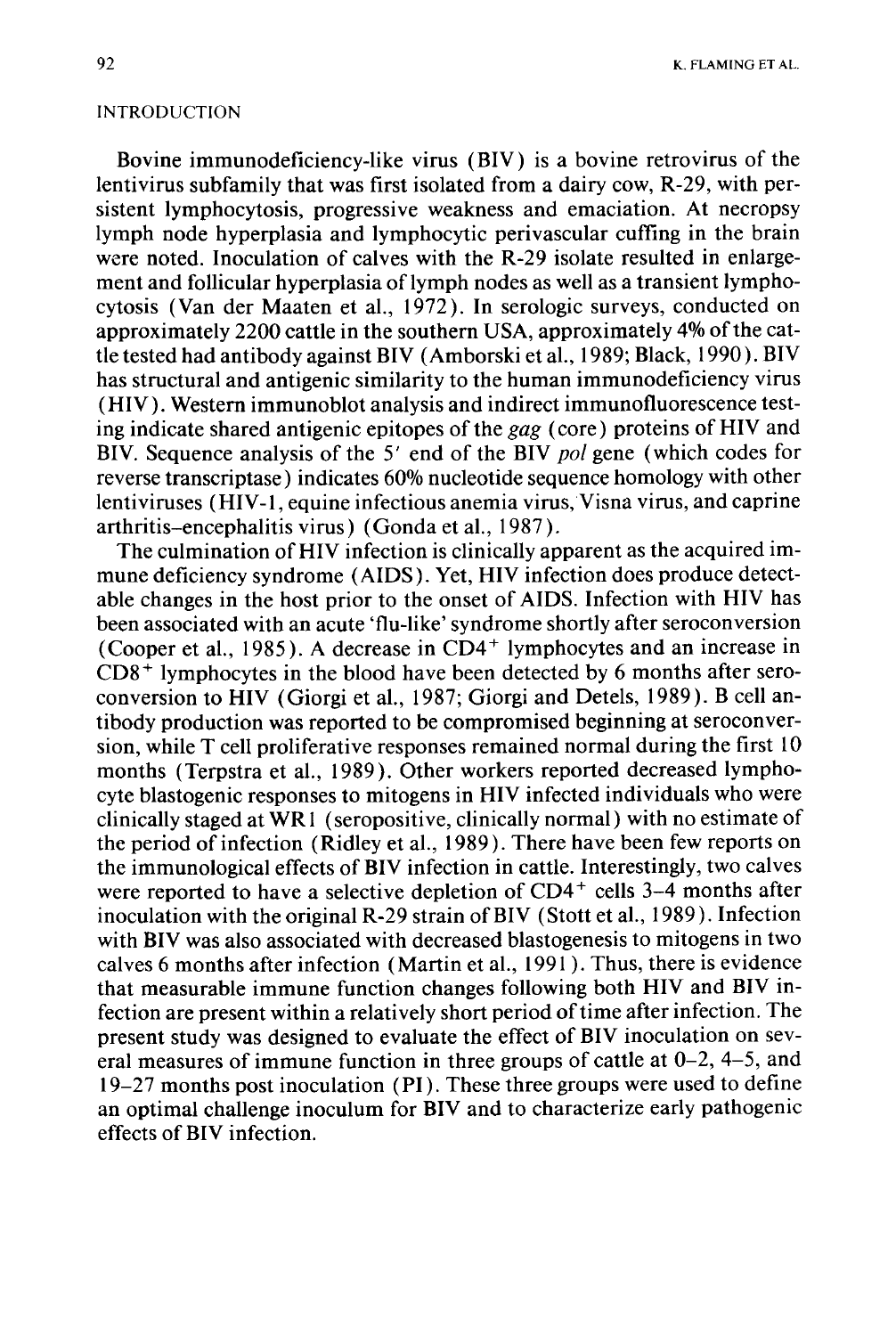### MATERIALS AND METHODS

### *Animals*

# *Group 1: animals 0-2 months PI*

Eight male Holstein calves, aged 2-4 months, were randomly assigned to either control ( $n=3$ ) or BIV ( $n=5$ ) inoculated groups. The control and inoculated calves were housed in separate rooms inside isolation facilities at the Veterinary Medical Research Institute, Ames, lA. All of the animals were tested on Days  $-24$  and 60 for antibodies to bovine syncytial virus (BSV), and bovine leukemia virus (BLV) by agar gel immunodiffusion (Malmquist et al., 1969; Miller and Vander Maaten 1976 ), and to BIV by Western blot analysis (Whetstone et al., 1991). Two animals appeared to have maternal antibodies to BLV or BSV. These animals were weakly positive when initially tested, but 85 days later the same animals were negative for both viruses. All of the calves were seronegative for BIV before inoculation and were seronegative for BLV and BSV at 60 days PI. Of the five BIV inoculated animals, only three developed antibody against BIV. The results presented are from only the three BIV antibody positive animals.

# *Inoculum for Group 1 animals*

Cell culture material infected with BIV, isolate R-29, was inoculated into a Holstein calf aged < 3 months. The BIV was then serially passed through three more calves by directly transfusing blood from an infected calf to a non-infected calf as previously described (Carpenter et al., 1992). This serial passage was done in an attempt to increase the virulence of the R-29 isolate and to obtain a challenge inoculum that was free of bovine viral diarrhea virus (BVDV), which is known to contaminate the R-29 isolate. Peripheral blood mononuclear cells ( PBMC) from the last infected calf were isolated by den- <>ity gradient centrifugation, resuspended in a solution containing 81% Eagle's minimum essential-medium, 9% fetal bovine serum, and 10% dimethyl sulfoxide at a concentration of  $2.5 \times 10^5$  cells ml<sup>-1</sup>. The cells were frozen in a stepwise fashion: 12 h at  $-20^{\circ}$ C, 24 h at  $-70^{\circ}$ C, and then stored in liquid nitrogen. The inoculum produced BIV syncytia in cell culture, but did not contain BVDV when tested by indirect immunofluorescence assay. The frozen inoculum was rapidly thawed immediately prior to intravenous inoculation into the calves. Each of the five calves in the BIV group received  $2.5 \times 10^7$ PBMC intravenously on Day 0 of the experiment. Control animals received a like number of similarly treated cells from a BIV negative animal.

# *Sample collection for Group 1 animals*

Blood was collected two to three times a week for hematologic evaluation during Weeks  $-3$  through 10. Blood (250 ml) was collected twice per week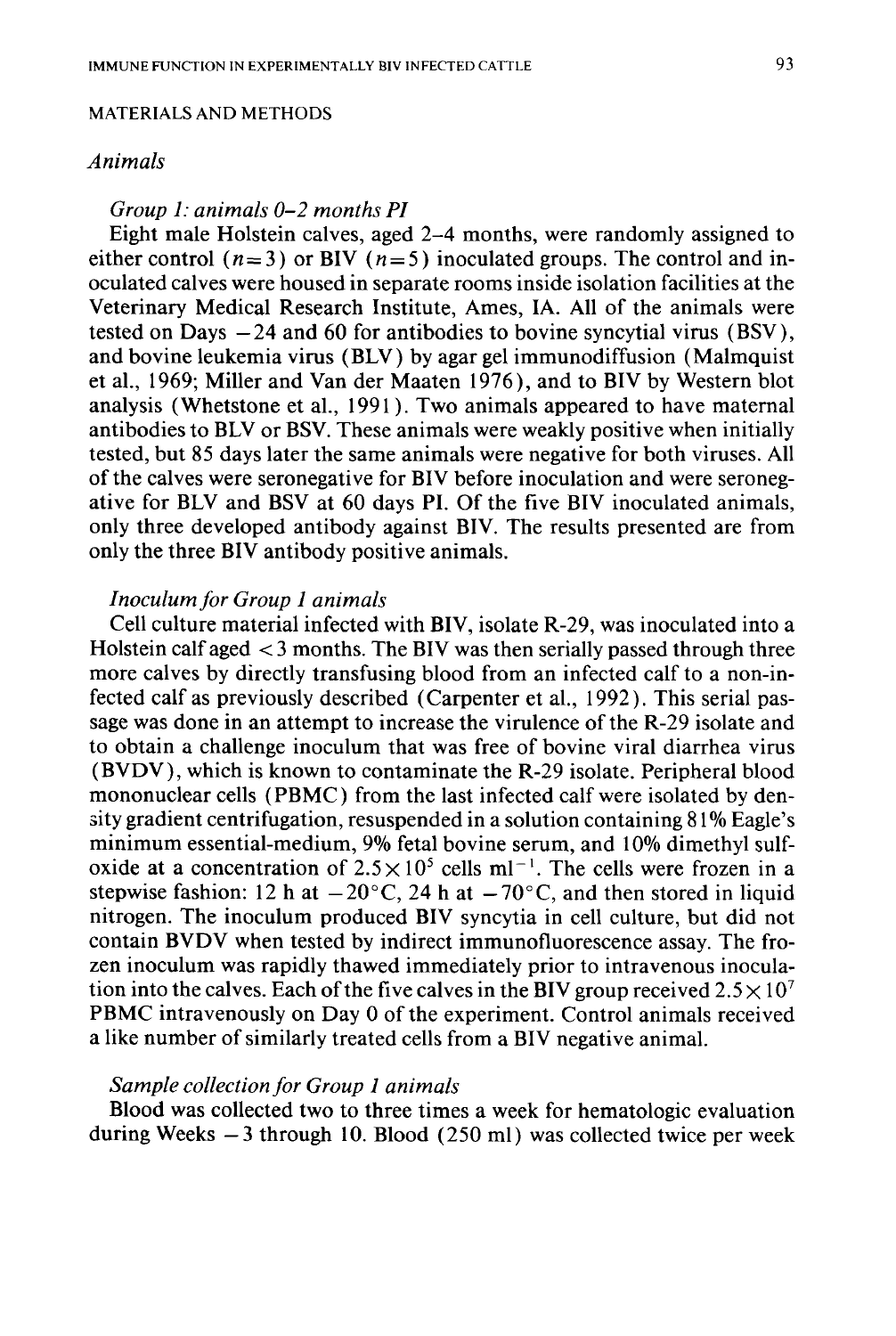in Weeks  $-1$  to 8, for in vitro immune function analysis (described below). Mononuclear cell subset analysis and virus isolation were performed once a week. The animals were observed daily, and rectal temperatures were recorded three times a week.

# *Group 2: animals 4-5 months PI*

Nine male Holstein calves, 2-4 months old, were randomly assigned to either control (five animals) or BIV inoculated (four animals) groups. All animals were free of antibody to BIV (Western blot analysis), and BLV (agar gel immunodiffusion) at the beginning of the experiment. All of the animals but one BIV infected calf were free of antibody to BSV. The animals were housed together by group with the groups physically separated.

# *Inoculum for Group 2 animals*

The four BIV inoculated animals received fetal bovine lung ( FBL) cell culture material that contained  $1.8\times10^4$  syncytium forming units of BIV R-29. Because this culture material was contaminated with a non-cytopathic strain of BVDV, all animals were vaccinated with a commercial killed BVDV vaccine 4 and 2 weeks prior to inoculation. Control animals received FBL cells and were infected with a non-cytopathic BVDV. (Field isolate of a non-cytophatic BVDV from persistently infected cattle in Nebraska obtained from S.R. Bolin, NADC, Ames, lA)

# *Sample collection for Group 2 animals*

Animals were evaluated twice during 1 week at both 4 and 5 months PI for total and differential white blood cell count, neutrophil function, mononuclear cell subset analysis, and lymphocyte blastogenesis.

# *Group 3: animals 19-27 months PI*

Eight cattle that had been infected with BIV for a period of 19-27 months were used in this experiment. Table 1 indicates the details of the individual animals. The seven (four female, three male) control cattle were 2-5 years of age, and were either Holstein, Holstein/ Angus cross-bred, or Charolais/ Angus cross-bred. All animals had no detectable antibody to BSV or BLV (agar gel immunodiffusion). Control animals were free of BIV specific antibodies. All BIV infected animals were negative for antibodies to BIV prior to inoculation.

# *Inocula for Group 3 animals*

The BIV infected animals received different inocula as described in Table 1. The BIV-106 molecular clone (provided by M.A. Gonda, Laboratory of Cell and Molecular Structure, Program Resources, Inc., NCI-Frederick Can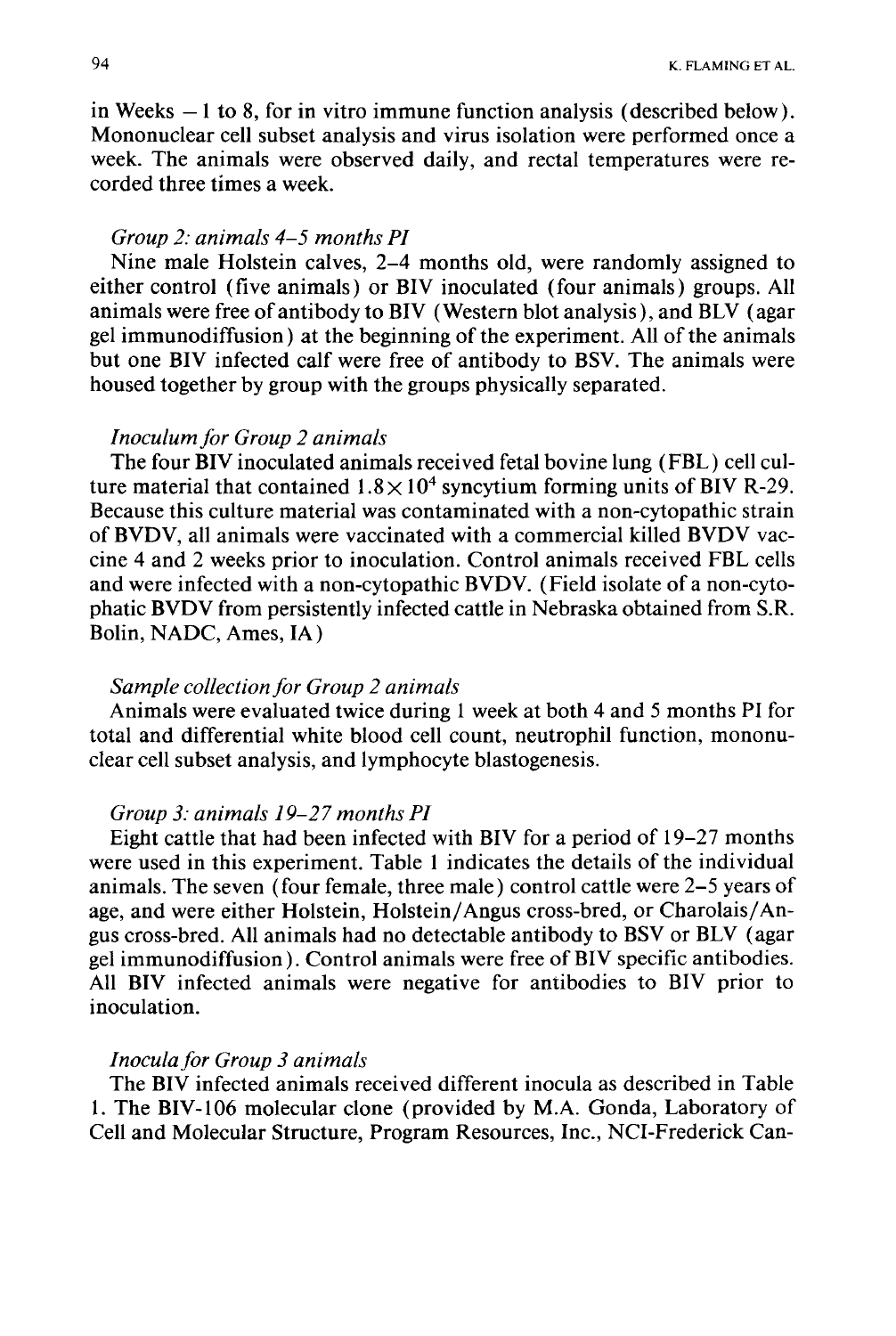cer Research Facility, Frederick, MD) of the virus was derived from the original R-29 isolate of BIV (Braun et al., 1988; Garvey et al., 1990). Control animals received no inoculation.

### *Sample collection for Group 3 animals*

All animals were tested at least twice during a 3 week period for total and differential white blood cell count, neutrophil function, and lymphocyte blastogenesis. Mononuclear cell subset analysis was performed once for each animal.

# *Methods*

### *In vitro immune function*

Blood (250 ml) was collected by jugular venipuncture into acid citrate/ dextrose anticoagulant. After centrifugation, plasma was discarded and the buffy coat was removed for mononuclear cell isolation by density gradient centrifugation, as previously described (Roth et al., 1982 ). Neutrophils were isolated from the packed red blood cells ( RBC), by hypotonic lysis of the RBC as previously described (Roth and Kaeberle, 1981b). Isolated neutrophils were suspended in 0.015 M phosphate-buffered saline solution ( PBSS) at a concentration of  $5.0 \times 10^7$  cells ml<sup>-1</sup> for use in the functional assays.

Neutrophil function assays were performed as described previously (Roth and Kaeberle, 1981b; Steinbeck et al., 1986; Chiang et al., 1991). Briefly, random migration under agarose was measured after an incubation period of 18 h; the area of random migration was reported in  $mm<sup>2</sup>$ . Chemotaxis was measured by migration under agarose toward zymosan-activated serum; the chemotactic index was determined by dividing the distance of directed migration by the distance of random migration. Phagocytosis was measured using antibody-coated [ 125I]iododeoxyuridine-labeled *Staphylococcus aureus.*  Neutrophils were incubated for 10 min with bacteria at a ratio of  $60:1$  (bacteria to neutrophil), then lysostaphin was added to remove the extracellular *S. aureus;* results were reported as percentage of bacteria ingested. Reduction of cytochrome *c,* a measure of superoxide anion production, was evaluated after a 30 min (Group 1 ) or a 5 min (Groups 2 and 3) incubation of neutrophils with cytochrome *c* and opsonized zymosan. Results were reported as optical density per  $1.25 \times 10^6$  neutrophils per 5 or 30 min. The iodination reaction, a measure of the myeloperoxidase– $H_2O_2$ –halide system, was measured by incubating neutrophils with opsonized zymosan and  $Na<sup>125</sup>I$  for 20 min; the reaction was terminated by addition of trichloroacetic acid. Results were reported as nmol NaI  $10^{-7}$  neutrophils h<sup>-1</sup>. Antibody-dependent cellmediated cytotoxicity (ADCC) was evaluated using antibody-coated <sup>51</sup>Crlabeled chicken RBC as the target cell. The effector-to-target cell ratio was 10: 1, and results were reported as percentage of specific release during a 2 h incubation. Antibody-independent cell-mediated cytotoxicity (AICC) was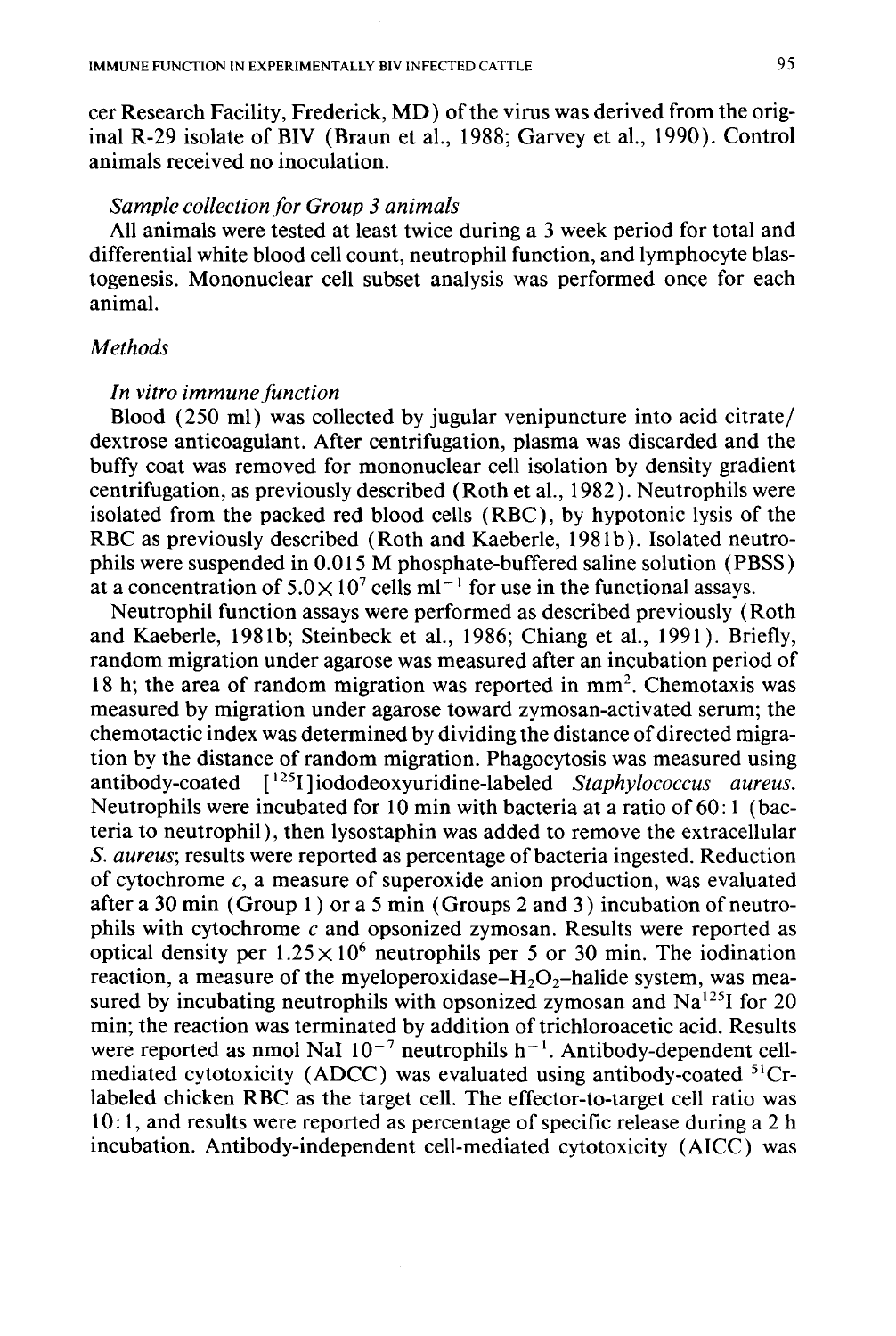measured similarly to ADCC; however, antibody was not added. Lymphocyte blastogenesis was performed using pokeweed mitogen, phytohemagglutinin (PHA), and concanavalin A as mitogens, with a 60 h incubation period as described by Roth et al. ( 1982). Mitogens were used at concentrations that resulted in optimal stimulation of lymphocytes from control cattle.

### *Antibodies for mononuclear cell subset analysis*

Primary antibodies were purchased from VMRD (Pullman, WA). The hybridoma designation for each antibody follows the cell type the antibody was used to detect (Bo indicates bovine): BoCD4, CACT83B; BoCD8, CACT80C; BoCD2, CH128A; BoCD6, BAQ82A; B-cells, BAQ44A; monocytes, DH59B; null (non-T, non-B, non-monocyte) cells, BAQ4A (Davis et al., 1987, 1988, 1991; Larsen et al., 1990). Murine monoclonal antibodies against non-lymphocyte antigens were used as isotype controls. The fluorescein isothiocyanate (FITC)-conjugated goat anti-mouse IgG-IgM second antibody was obtained from Caltag Laboratories (South San Francisco, CA).

# *Mononuclear cell subset analysis by flow cytometry*

Isolated PBMC were suspended in PBSS containing 0.5% bovine serum albumin and  $0.1\%$  NaN<sub>3</sub> (PBSS + +) at a concentration of  $5 \times 10^6$  cells ml<sup>-1</sup>. Then 200  $\mu$  of cells were added to a U-bottom microtiter plate. The plate was then centrifuged for 60 s at  $160 \times g$ . The supernatant was discarded and the cells were resuspended in 50  $\mu$  of the appropriate antibody, diluted 1:100 in  $PBS + +$ . The plate was incubated for 30 min on ice, then washed three times using PBSS + +. A second 30 min incubation was performed in 50  $\mu$  of the 1 : 100 diluted FITC-conjugate. The cells were washed three times, resuspended, and fixed by the addition of 200  $\mu$ l of a 1:1 mixture of PBSS and 2% paraformaldehyde in water. The plate was stored at  $4^{\circ}$ C, in the dark, until flow cytometric analysis was performed 1-5 days later.

#### *Flow cytometry*

A Coulter Epics 752 flow cytometer was used for data collection. Forward and right-angle light scatter as well as fluorescein fluorescence were measured. Gating, using forward and right-angle light scatter, was set such that any contaminating RBC or granulocytes were excluded from the analysis. Because of substantial overlap in the monocyte and lymphocyte populations the analysis was performed using the whole mononuclear cell population. Discriminators were set using the second antibody control for each animal so that background fluorescence was always less than 5% (2% for the 4-5 and 19-27 month PI data) of the cells surveyed. For each sample, 5000 cells were analyzed.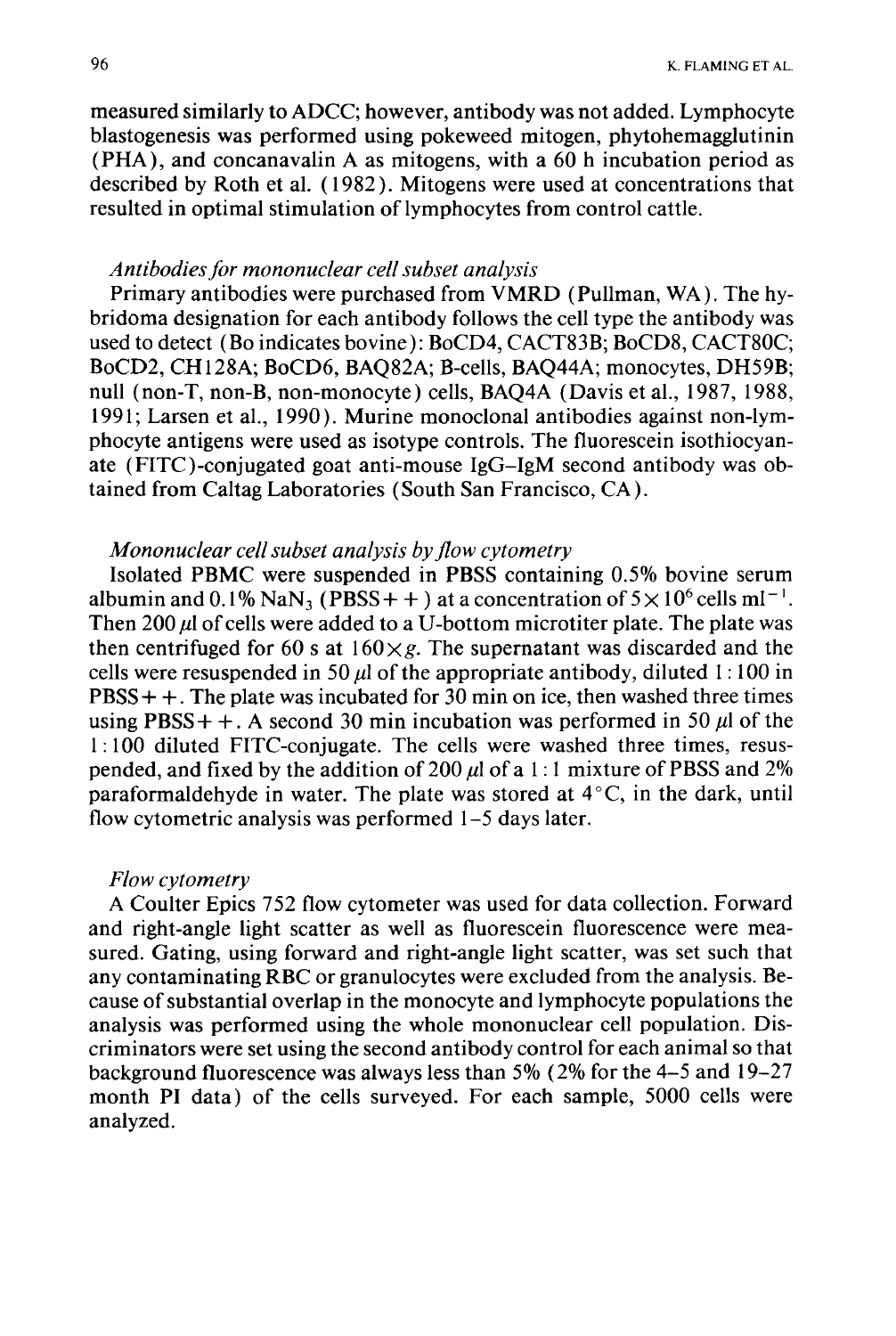### *Hematology*

Blood samples for hematologic evaluation were collected in evacuated blood collection tubes containing sodium EDTA. Hemoglobin concentrations were measured by optical density. Total leukocyte counts were made using an electronic particle counter. Differential leukocyte determinations were made by examining 200 leukocytes on Wright-stained blood smears.

# *Serology and virus isolation*

Western blot analysis and virus isolations by cocultivation with FBL cells were performed as previously reported (Whetstone et al., 1990, 1991 ). The ELISA titers reported for BIV are from an ELISA that detects antibody to the whole virus (Whetstone, 1992). The virus is grown as previously described (Whetstone et al., 1991). Plates are coated with antigen (virus) in carbonate buffer, pH 9.6, and blocked with  $0.1\%$  bovine serum albumin  $+0.2\%$  Tween 20. Washes are carried out with 0.02% Tween 20 in 0.01M PBS pH 7.4. Negative control sera were negative at a 1 : 10 dilution.

# *Statistical analysis*

The neutrophil function, lymphocyte blastogenesis, mononuclear cell subset, and hematology data were analyzed by week of the experiment using a repeated measures analysis of variance as appropriate for the Group 1 data. The data from Group 2 were analyzed using a repeated measures analysis of variance. Similarly, the data from Group 3 were analyzed using a repeated measures analysis of variance including a blocking factor for the date of assay, since all animals were not assayed on the same day. A simple analysis of variance blocking on assay day was used for the mononuclear cell subset data of the 19-27 month PI animals.

# RESULTS

# *Virus recovery and antibody response*

All BIV inoculated animals developed BIV specific antibodies that were detectable by Western blot analysis, except that two of the five inoculated animals in Group 1 did not seroconvert. The data reported for Group 1 is from the three antibody positive BIV inoculated animals. Virus was recovered from one of these three animals in Group 1 at 60 days PI. BIV was reisolated from all animals in Group 2 at both 4 and 6 months Pl. ELISA titers to BIV were 1 : 150 for all four animals in Group 2 at the time of immune function testing. In Group 3 BIV was recovered from three of eight animals. Virus recovery was not attempted on one animal, and recovery was unsuccessful from the other four animals in Group 3 (Table 1 ) . Titers to BIV by ELISA were  $1:50$  or  $1:100$  for all Group 3 animals (Table 1).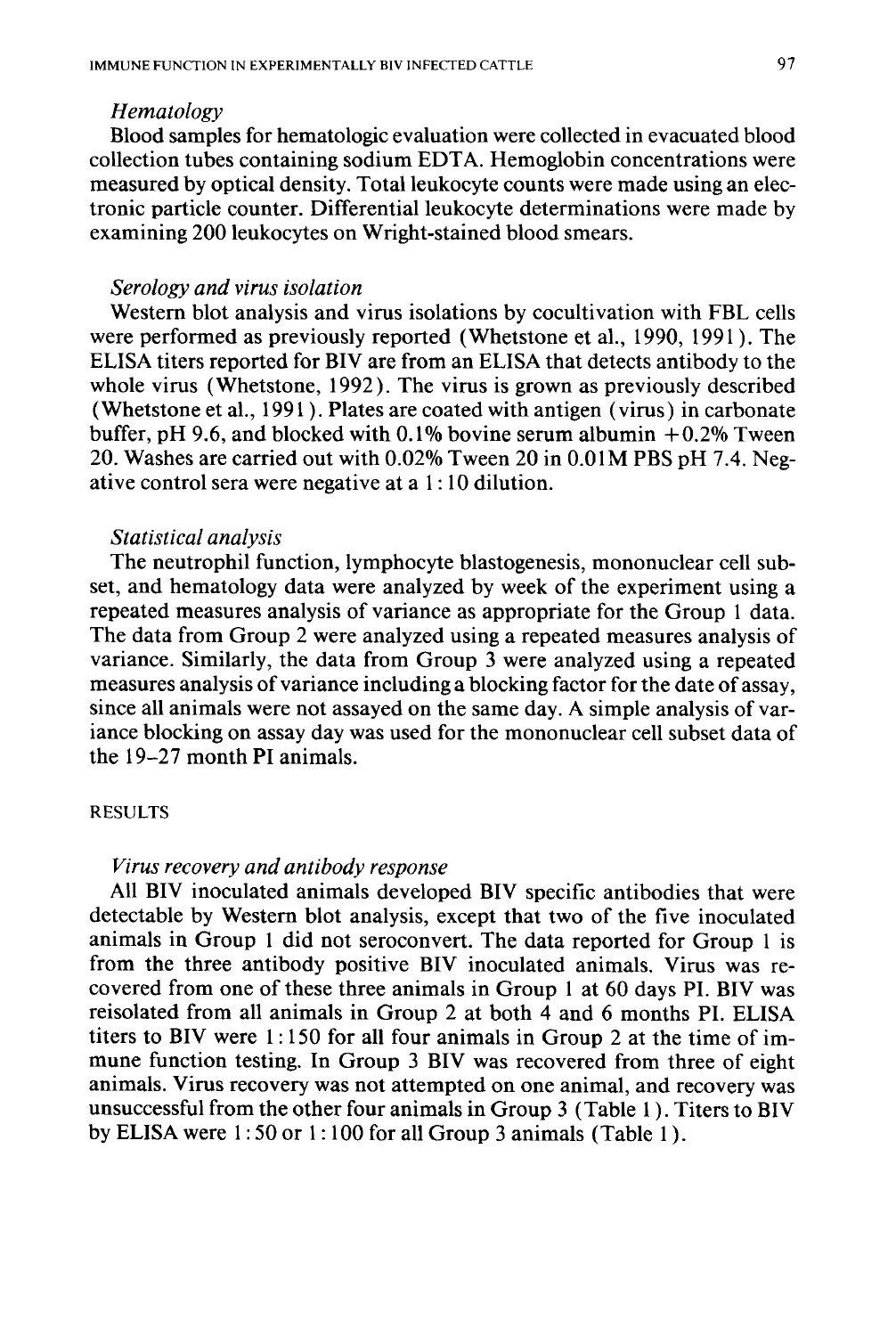#### TABLE I

| Animal Sex Breed |   |                | <b>BIV</b> inoculation                             | Age at<br>inoculation leukocyte | Age at<br>evaluation | BIV<br>isolation | BIV<br><b>ELISA</b><br>titer |
|------------------|---|----------------|----------------------------------------------------|---------------------------------|----------------------|------------------|------------------------------|
| 246              | м | Jersey         | $R29$ cell culture, $IV1$                          | 10 months                       | $37$ months $+$      |                  | 1:50                         |
| 1029             | F | Holstein/Angus | R <sub>29</sub> whole blood, fourth<br>passage, IV | 5 weeks                         | 20 months ND         |                  | 1:100                        |
| 1034             | F | Holstein/Angus | BIV-106 clone cell<br>culture, IV                  | 6 hours                         | 23 months $+$        |                  | 1:50                         |
| 1049             | М | Angus          | R <sub>29</sub> cell culture, IV                   | 8 months                        | $29$ months $-$      |                  | 1:100                        |
| 1060             | м | Holstein/Angus | R <sub>29</sub> whole blood, second<br>passage, IV | 3 weeks                         | 21 months $+$        |                  | 1:50                         |
| 1187             | F | Holstein       | BIV-106 clone cell<br>culture, intracisternal      | 3 months                        | $26$ months $-$      |                  | 1:100                        |
| 1188             | F | Holstein       | BIV-106 clone cell<br>culture, intracisternal      | 3 months                        | $26$ months $-$      |                  | 1:50                         |
| 1476             | F | Angus/Hereford | BIV-106 clone cell<br>culture, intracisternal      | 3 months                        | $26$ months $-$      |                  | 1:100                        |

Characteristics of the cattle infected with BIV for 19-27 months

All cattle developed antibodies specific for BIV antigens after inoculation as detected by Western blot analysis. They had no detectable antibodies to either bovine leukemia virus or bovine syncytial virus. 1 <sup>1</sup>IV, intravenous.

## *Clinical signs and hematology*

All animals were clinically normal during the period of evaluation. There were no significant ( $P < 0.05$ ) differences noted in rectal temperatures or other clinical signs between control and BIV infected animals. The only hematologic measure (hemoglobin, total and differential leukocyte count) that was significantly different between control and BIV infected animals was that BIV infected animals at 19-27 months PI had greater total leukocyte counts as a result of an increase in neutrophils ( $P < 0.05$ ; BIV, 3040 neutrophils  $\mu l^{-1}$ ; control, 1980 neutrophils  $\mu l^{-1}$ ).

# *Mononuclear cell subset analysis*

Based on the previous reports of lymphoproliferation and alteration in T cell subsets following BIV infection, we were interested in evaluating mononuclear cell subset populations during these experiments. The only difference observed between BIV and control animals was an increase in the percentage of blood mononuclear cells identified as null cells in Group 3 animals (Table 2 ). Null cell populations at 0-2 and 4-5 months PI were similar in BIV and control groups. The importance of the change in null cell populations is questionable since it only occurred in one group. Table 2 represents 60 comparisons of which one would expect to find three significant at the  $P < 0.05$  level by random chance. There were no differences in the percentages of cells iden-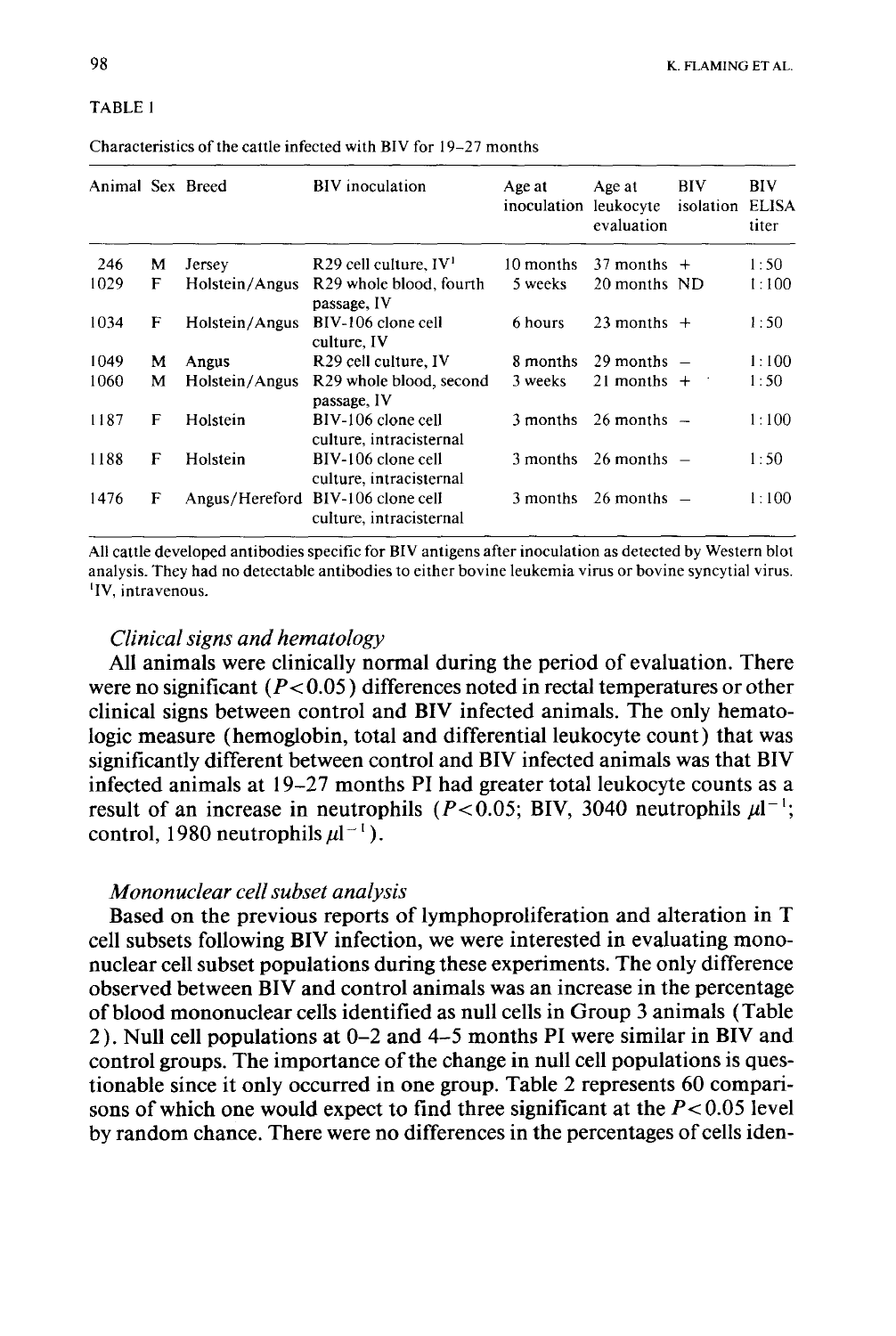| Cell                              | $0-2$ months $PI1$ |                    | 4–5 months PI  |                    |      | 19–27 months PI       |                    |        |
|-----------------------------------|--------------------|--------------------|----------------|--------------------|------|-----------------------|--------------------|--------|
|                                   | BIV<br>$(n=3)$     | Control<br>$(n=3)$ | BIV<br>$(n=4)$ | Control<br>$(n=5)$ | Pr   | <b>BIV</b><br>$(n=8)$ | Control<br>$(n=7)$ | Pr > F |
| BoCD4                             | 24                 | 24                 | 24             | 24                 | 0.84 | 25                    | 26                 | 0.93   |
| BoCD <sub>8</sub>                 | 11                 | 12                 | 12             | 11                 | 0.49 | 12                    | 15                 | 0.34   |
| BoCD2/CD6<br>(Pan T) <sup>2</sup> | 33                 | 34                 | 34             | 33                 | 0.82 | 36                    | 38                 | 0.77   |
| Null                              | 15                 | 13                 | 16             | 15                 | 0.75 | 15                    | 9                  | 0.03   |
| Monocyte                          | 17                 | 16                 | 23             | 20                 | 0.58 | 15                    | 14                 | 0.74   |
| <b>B-cell</b>                     | 27                 | 27                 | 20             | 25                 | 0.16 | 25                    | 28                 | 0.74   |

| Percentage of PBMC for BIV infected and control cattle |  |  |
|--------------------------------------------------------|--|--|

TABLE2

Bo, bovine; Pr> *F:* the probability of having a greater *F* value for the comparison of BIV to control groups simply by chance. *n* is number of animals per group.

'The means presented for the 0-2 month data are the mean for each treatment over all assay days. Data were analyzed weekly for 8 weeks post inoculation; hence no  $Pr > F$  is appropriate for these means. No consistent significant differences were found between BIV and control animals. Occasional differences at *P<0.05* did occur but the differences were not consistent and occurred at a frequency of less than one in 20 comparisons.

 $B_8C$ D6 was used for the 0-2 month experiment (CD6 is expressed on most T-cells and on some Bcells). BoCD2 was used for the other two experiments (a Pan T marker).

#### TABLE 3

| Mitogen                                                   | $0-2$ months $PI1$    |                    | 4–5 months PI         |                    |      | 19–27 months PI       |                    |        |
|-----------------------------------------------------------|-----------------------|--------------------|-----------------------|--------------------|------|-----------------------|--------------------|--------|
|                                                           | <b>BIV</b><br>$(n=3)$ | Control<br>$(n=3)$ | <b>BIV</b><br>$(n=4)$ | Control<br>$(n=5)$ | Pr   | <b>BIV</b><br>$(n=8)$ | Control<br>$(n=7)$ | Pr > F |
| Phytohemagglutinin<br>$(d$ counts min <sup>-1</sup> )     | 45700                 | 29200              | 17900                 | 8700               | 0.03 | 26100                 | 11900              | 0.06   |
| Concanavalin A<br>$(A$ counts min <sup>-1</sup> )         | 21700                 | 19800              | 17000                 | 9400               | 0.24 | 24900                 | 14000              | 0.15   |
| Pokeweed mitogen<br>$(d$ counts min <sup>-1</sup> )       | 19000                 | 29500              | 5800                  | 2400               | 0.34 | 4800                  | 3600               | 0.18   |
| Unstimulated<br>$\frac{1}{2}$ (counts min <sup>-1</sup> ) | 700                   | 500                | 700                   | 700                | 0.92 | 600                   | 320                | 0.11   |

Lymphocyte blastogenic response to mitogens for control and BIV infected cattle

 $Pr$  *F*: the probability of having a greater F value for the comparison of BIV to control groups simply by chance. A counts min<sup>-1</sup> is difference in counts min<sup>-1</sup> (counts min<sup>-1</sup> with mitogen-unstimulated counts  $min^{-1}$ ). *n* is number of animals per group.

'The means presented for the 0-2 month data are the mean for each treatment over all assay days. Data were analyzed weekly for 8 weeks post inoculation; hence no  $Pr>F$  is appropriate for these means. No consistent significant differences were found between BIV and control animals. Occasional differences at *P<0.05* did occur but the differences were not consistent and occurred at a frequency of less than one in 20 comparisons.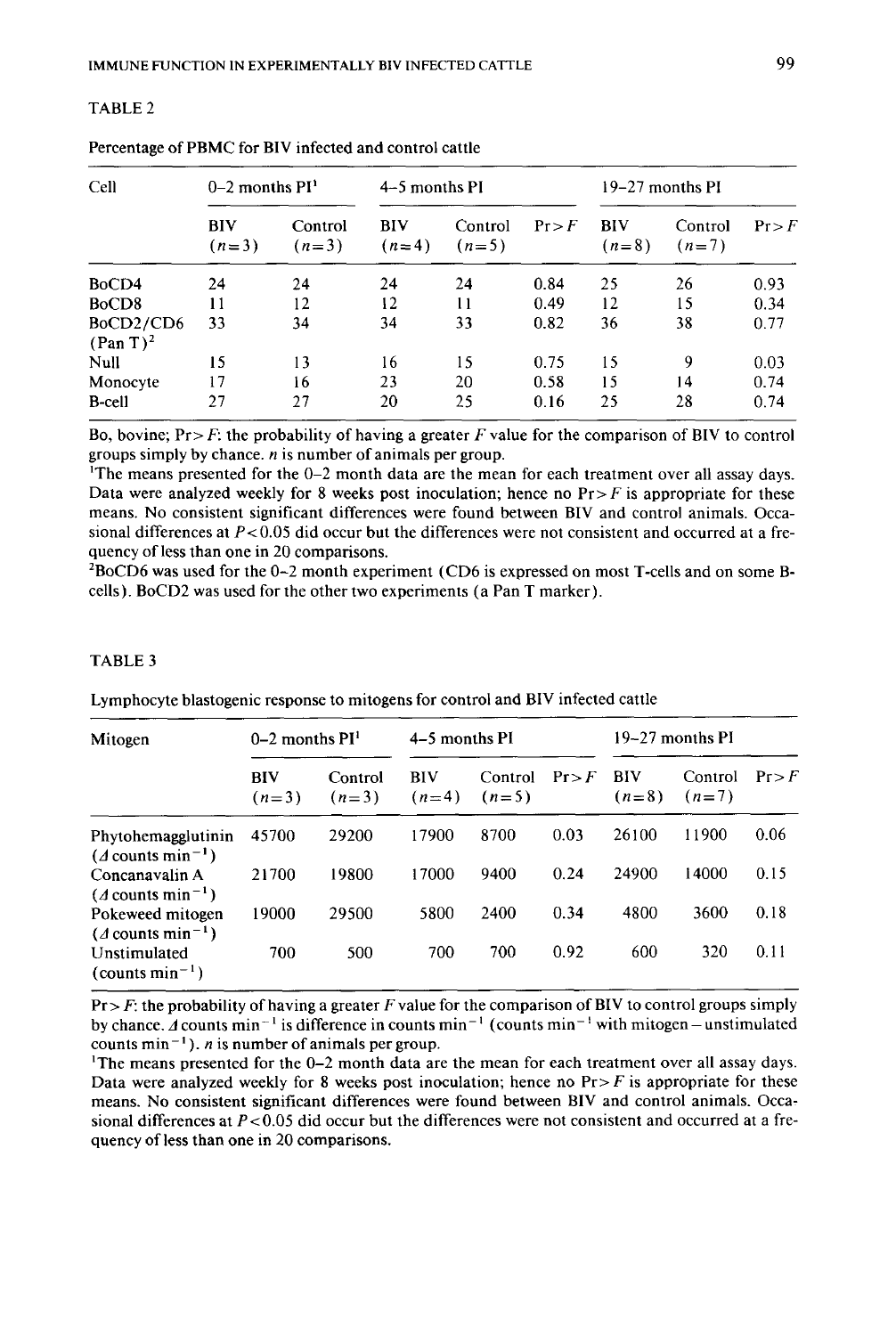#### TABLE4

|  | Neutrophil function in BIV infected and control cattle |
|--|--------------------------------------------------------|
|--|--------------------------------------------------------|

| Test                                               | $0-2$ months $PI1$ |                    | 4–5 months PI |                                         |      | 19–27 months PI |                                     |      |
|----------------------------------------------------|--------------------|--------------------|---------------|-----------------------------------------|------|-----------------|-------------------------------------|------|
|                                                    | BIV<br>$(n=3)$     | Control<br>$(n=3)$ | BIV           | Control $Pr > F$ BIV<br>$(n=4)$ $(n=5)$ |      |                 | Control $Pr > F$<br>$(n=8)$ $(n=7)$ |      |
| Random migration<br>(mm <sup>2</sup> )             | 39                 | 42                 | 33            | 38                                      | 0.24 | 28              | 33                                  | 0.28 |
| Chemotaxis                                         | 1.58               | 1.47               | 1.48          | 1.52                                    | 0.63 | 1.54            | 1.63                                | 0.58 |
| (directed/random)                                  |                    |                    |               |                                         |      |                 |                                     |      |
| <i>S. aureus</i> ingestion (%)                     | 25                 | 24                 | 36            | 35                                      | 0.63 | 47              | 44                                  | 0.42 |
| Iodination (nmol NaI $10^{-7}$<br>$PMN h^{-1}$     | 22                 | 20                 | 33            | 32                                      | 0.52 | 38              | 52                                  | 0.02 |
| Cytochrome $c$ reduction<br>(OD)                   | 0.65               | 0.62               | 0.75          | 0.82                                    | 0.17 | 0.95            | 0.96                                | 0.83 |
| AICC                                               | 5.8                | 12.6               | 3.3           | 6.1                                     | 0.03 | 2.8             | 3.5                                 | 0.69 |
| (% specific lysis)<br>ADCC<br>$(%$ specific lysis) | 48                 | 53                 | 38            | 53                                      | 0.01 | 38              | 53                                  | 0.02 |

Pr > *F:* the probability of having a greater *F* value for the comparison of BIV to control groups simply by chance.  $n$  is number of animals per group.

The means presented for the 0-2 month data are the mean for each treatment over all assay days. Data were analyzed weekly for 8 weeks post inoculation; hence no  $Pr \geq F$  is appropriate for these means. No consistent significant differences were found between BIV and control animals. Occasional differences at  $P < 0.05$  did occur but the differences were not consistent and occurred at a frequency of less than one in 20 comparisons.

tified as monocytes, B cells,  $CD2^+$  cells,  $CD4^+$  cells, or  $CD8^+$  cells in any of the groups tested (Table 2). Comparisons of the actual number of cells in each subset yielded similar conclusions.

# *Lymphocyte blastogenesis and neutrophil function*

The results of the lymphocyte blastogenesis assays indicated a tendency for BIV to increase the blastogenic response to mitogens. In eight of nine comparisons the mean response of BIV infected animals was greater than control animals (Table 3). The response to PHA was significantly higher at 4-5 months PI ( $P < 0.05$ ) and nearly so again at 19-27 months PI ( $P < 0.06$ ). The response to the other mitogens tested was not significantly altered by BIV infection. Neutrophil ADCC and AICC were both decreased ( $P < 0.05$ ) at 4-5 months PI. Iodination and ADCC were also decreased in the BIV infected animals at 19-27 months PI ( $P < 0.03$ ). Other measures of neutrophil function were not affected by BIV infection (Table 4).

Because of the nature of lentiviral infections, the disease course may be expected to differ in different animals. Therefore, in addition to the statistical analyses comparing groups of animals, the raw data were examined to deter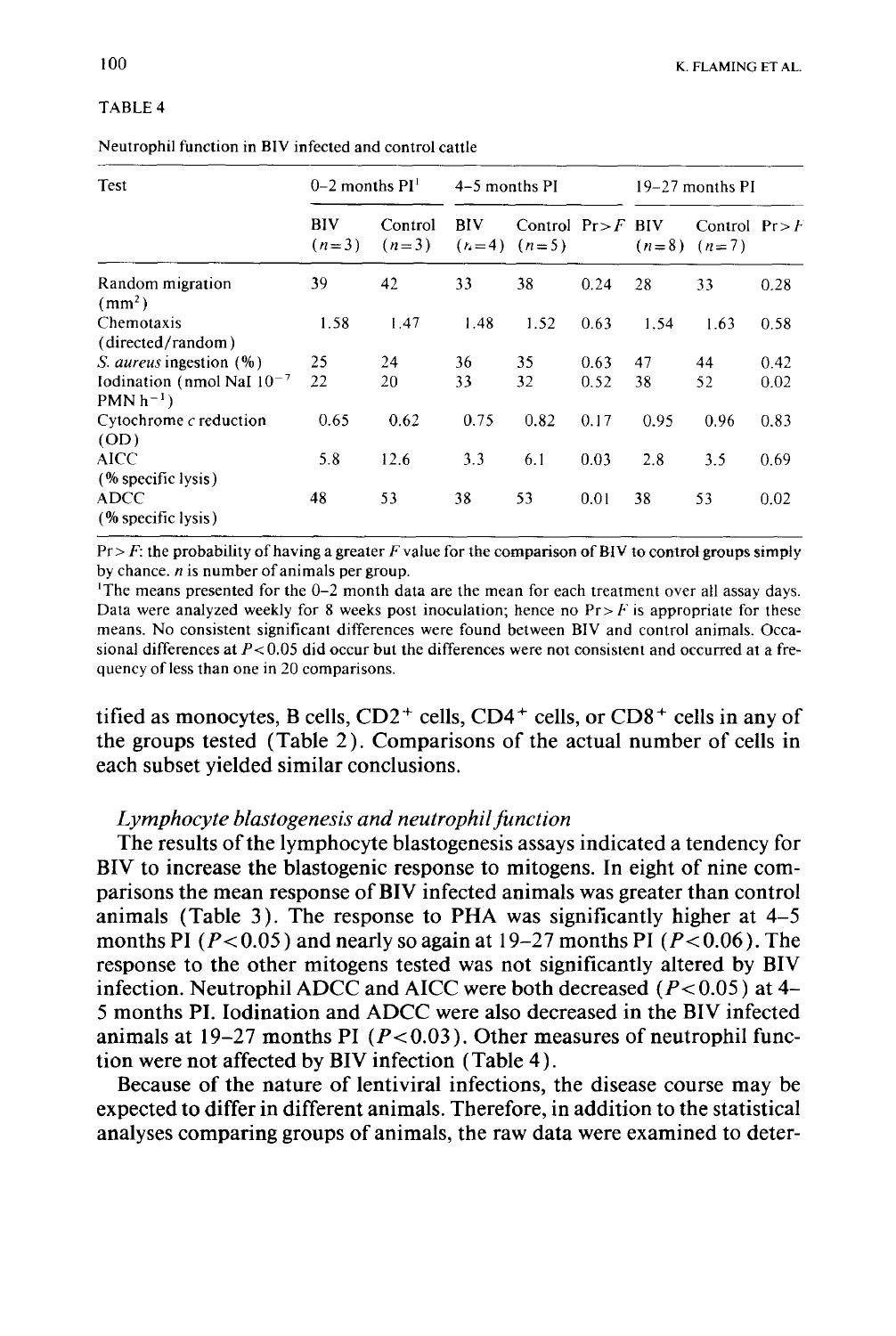mine if any individual animal or subset of animals deviated notably from normal in any of the various measures. None of the individual animals had any measures which markedly and consistently varied from normal. We also found no differences in Groups 1 and 3 when comparing animals that virus had been recovered from, with those that virus had not been recovered from.

### DISCUSSION

Taken collectively, these data indicate that BIV infection is capable of inducing alterations in the bovine immune system. Initially, no alterations were observed in animals tested three times a week for the first 2 months following infection. However, at 4-5 months PI neutrophil ADCC and AICC were significantly decreased while lymphocyte blastogenesis to. PHA was increased. At 19-27 months PI, neutrophil iodination, a measure of degranulation and oxidative metabolism, was decreased in addition to the decrease in ADCC. Lymphocyte blastogenesis to PHA was higher in BIV infected animals 19-27 months PI. The fact that decreased ADCC and increased blastogenesis to PHA were recorded in two separate groups of BIV infected animals adds to the significance of these observations. The increase in blastogenesis to PHA is consistent with the previous observations that BIV infection causes lymphoid proliferation rather than lymphoid depletion in infected cattle (Vander Maaten et al., 1972; Carpenter et al., 1992).

Our observations differ from the previously reported decreases in lymphocyte blastogenesis (Terpstra et al., 1989) and in CD4 cell numbers (Stott et al., 1989) following BIV infection. Differences in inocula, concurrent infections, and individual animal variation may have contributed to the contrasting observations. The reported decrease in lymphocyte blastogenesis was observed at 6 months PI in two animals that were tested 2 and 6 months PI (Terpstra et al., 1989). We observed an increase in lymphocyte blastogenesis at 4-5 months PI and 19-27 months PI. The previously reported decrease in CD4 cells occurred at 3-4 months after infection (Stott et al., 1989). Similar to our experiment, the calves in the previous reports were challenged with high passage BIV R-29 infected cell culture material that contained BVDV. Lymphoid depletion has been reported to follow lymphoproliferation in HIV and simian immunodeficiency virus infection (Chalifoux et al., 1987; Gerstoft et al., 1989; Ost et al., 1989). The decreased blastogenesis and drop in  $CD4<sup>+</sup>$  cells may be a transient event which we did not detect.

The R-29 isolate is the only reported isolate of BIV. However, this isolate of BIV had been passed multiple times in tissue culture, and it may have become tissue culture adapted, losing some of its original virulence. In addition, all available cultures of the R-29 virus were also co-infected with a non-cytopathic strain of BVDV. The BVDV is known to induce neutropenia and lymphopenia, and to impair neutrophil and lymphocyte function during the first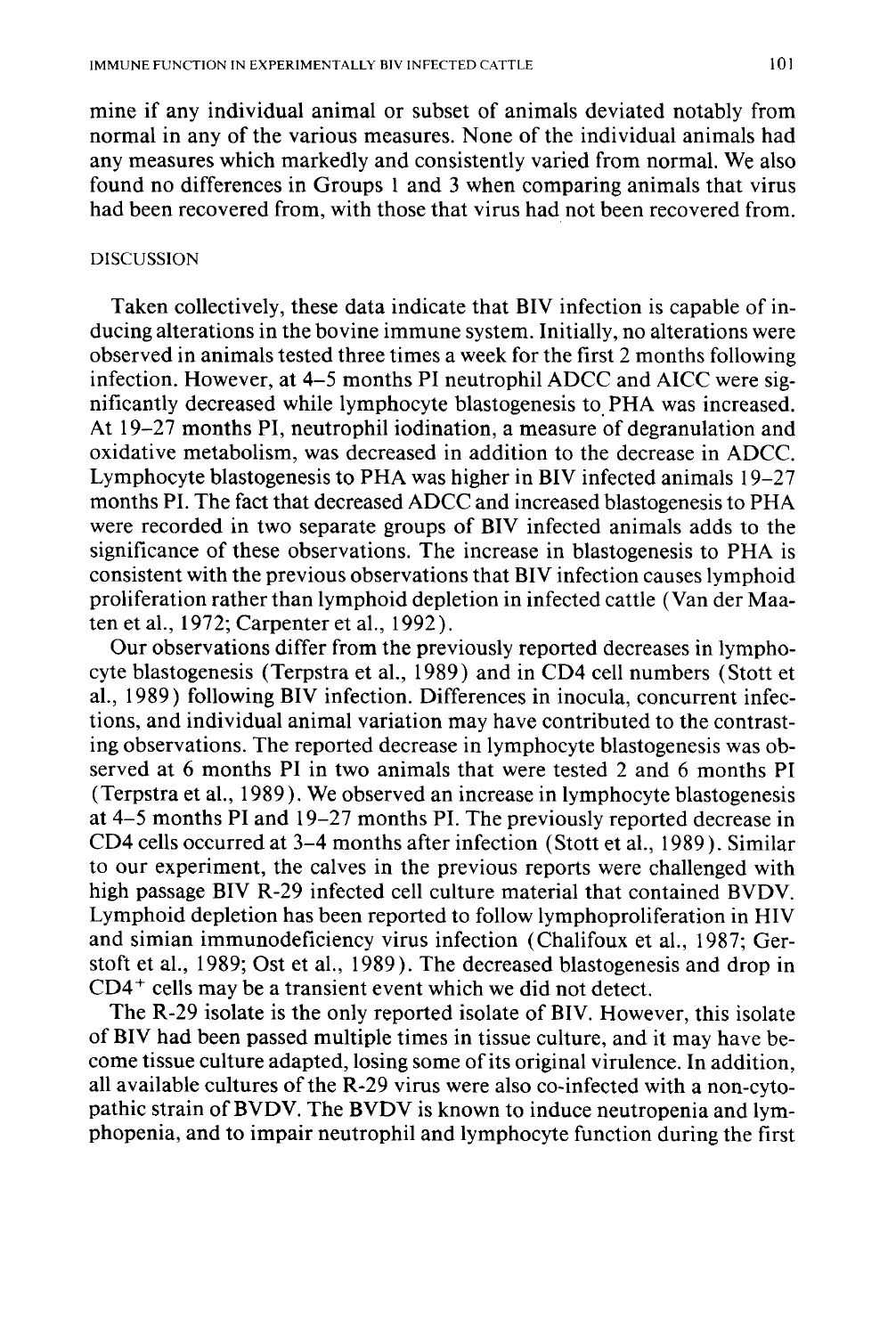month after infection (Tyler and Ramsay, 1965; Malmquist, 1968; Roth et al., 1981, 1986). In an attempt to increase the virulence and to obtain a challenge inoculum which was free of BVDV the R-29 isolate was serially passed through calves. The serial passage did succeed in eliminating the co-infecting BVDV, but apparently did not restore the R-29 isolate to its original virulence (Carpenter et al., 1992). The inoculum given to the Group 1 animals appears to have been a minimal dose for BIV infection: only three of five seroconverted and virus was recovered from only one animal. Possibly, some virus viability was lost during the preparation and storage of the frozen inoculum used for this experiment. The lack of any immune function alterations observed in this group may have been the result of the low virulence of the inoculum rather than the inability of BIV to cause such changes. A different method for preparing the inoculum for the Group 2 animals was used in an attempt to establish a more consistent infection. Immune function was not evaluated in Group 2 animals until 4 months after infection to ensure that the BVDV present in the inoculum had been cleared by the animals. The R-29 virus, grown to a high titer in FBL cell cultures, proved to be a good challenge inoculum since all Group 2 animals produced antibody, and BIV could be successfully recovered from them.

BIV infection did not cause any clinical signs of disease in these animals. Therefore, the biological significance of the recorded alterations in immune function are not clear. Yet, similar decreases in ADCC and iodination have been observed in BVDV infected cattle and cattle treated with dexamethasone (Roth and Kaeberle, 198la, 1984, 1985; Roth et al., 1981, 1986; Roth and Frank, 1989). Both BVDV infection and dexamethasone treatment have been associated with increased disease incidence. Neutrophil ADCC is thought to be an important antiviral mechanism for cattle. The myeloperoxidase- $H<sub>2</sub>O<sub>2</sub>$ -halide system, measured by the iodination assay, is a potent bacteriocidal mechanism of the neutrophil. A defect in this system may lead to increased susceptibility to bacterial infection. The animals in this study were housed in isolated groups and were not exposed to animals with clinically significant bacterial infections.

The effect of BIV may become more marked as the time after infection increases. This pattern would be similar to other mammalian lentiviruses. Recent studies have indicated changes in T-cell subsets were detectable in feline immunodeficiency virus infected cats at 6 months post infection; deficits in proliferative responses to mitogens were progressive beginning at 6 months post infection (Torten et al., 1991 ). During HIV infection, changes in T -cell subsets are evident by 6 months after the first detection of serum antibody to HIV (Giorgi and Detels, 1989); however, clinical disease is often not apparent for years. Ovine lentivirus infection usually occurs by colostral transmission shortly after birth, but the pneumonia associated with Maedi/ Visna is usually not observed until the animal is 2-3 years of age (Cutlip et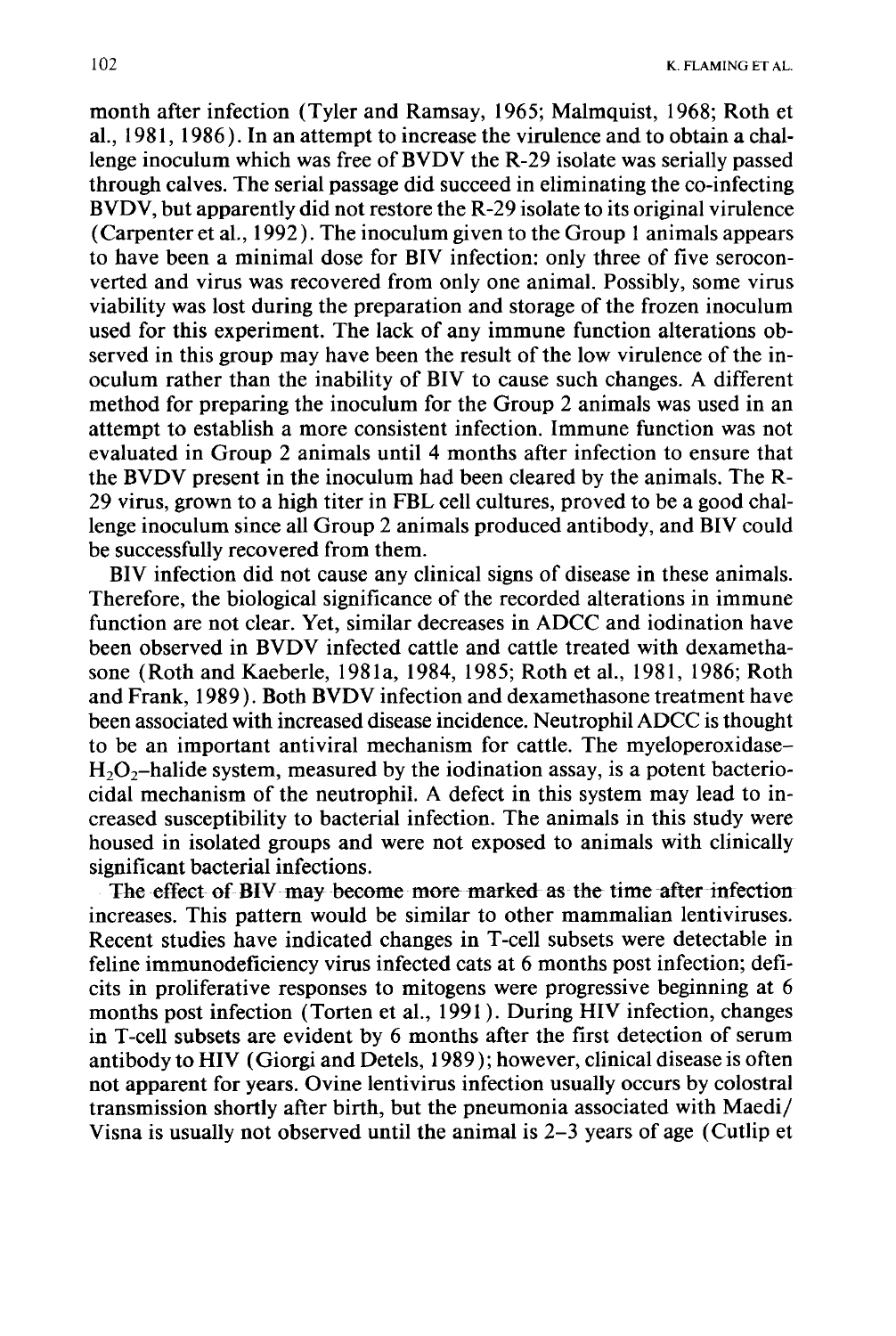al., 1988 ). In a like manner, the disease associated with caprine arthritisencephalitis virus may take months or years to develop (Cheevers and McGuire, 1988). In contrast, the equine infectious anemia virus may induce clinical disease within several days after infection (Cheevers and McGuire, 1988 ).

BIV infection does appear to cause alterations in bovine lymphocyte and neutrophil function by 4-5 months after infection. Current inocula do not cause the degree of lymphocytosis induced by the original isolate. Following infected animals for a longer time after infection and work with additional isolates are needed to further define the potential significance of BIV infection on the bovine immune system.

### ACKNOWLEDGMENTS

We thank Andrea Dom and Tom Skadow for excellent technical assistance. This research was partially supported by PHS grant no. 1 R01 CA50159-01.

### **REFERENCES**

- Arnborski, G.F., Lo, J.L. and Seger, C.L., 1989. Serological detection of multiple retroviral infections in cattle: bovine leukemia virus, bovine syncytial virus and bovine visna virus. Vet. Microbial., 20: 247-253.
- Black, J., 1990. Report of the committee on bluetongue and bovine retrovirus. 93rd Proc. US Anim. Health Assoc., p. 151.
- Braun, M.J., Lahn, S., Boyd, A.L., Kost, T.A., Nagashima, K. and Gonda, M.A., 1988. Molecular cloning of biologically active proviruses of bovine immunodeficiency-like virus. Virology, 167: 515-523.
- Carpenter, S.L., Miller, L.M., Alexandersen, S., Whetstone, C.A., Van Der Maaten, M.J., Viuff, B., Wannemuehler, Y., Miller, J.M. and Roth, J.A., 1992. Characterization of early pathogenic effects following experimental infection of calves with bovine immunodeficiency-like virus. J. Viral., 66: 1074-1083.
- Chalifoux, L.V., Ringler, D.J., King, N.W., Sehgal, P.K, Desrosiers, R.C., Daniel, M.D. and Letvin, N.L., 1987. Lymphadenopathy in macaques experimentally infected with the simian immunodeficiency virus (SlY). Am. J. Pathol., 128: 104-110.
- Cheevers, W.P. and McGuire, T.C., 1988. The lentiviruses: Maedi/Visna, caprine arthritisencephalitis, and equine infectious anemia. Adv. Virus Res., 34: 189-215.
- Chiang, Y.W., Murata, H. and Roth, J.A., 1991. Activation of bovine neutrophils by recombinant bovine tumor necrosis factor alpha. Vet. Immunol. Immunopathol., 29: 329-338.
- Cooper, D.A., Gold, J., Maclean, P., Donovan, B., Finlayson, R., Barnes, T.G., Michelmore, H.M., Brooke, P. and Penny, R., 1985. Acute AIDS retrovirus infection: definition of a clinical illness associated with seroconversion. Lancet, 1: 537-540.
- Cutlip, R.C., Lehmkuhl, H.D., Schmerr, M.F. and Brogden, K.A., 1988. Ovine progressive pneumonia (Maedi-Visna) in sheep. Vet. Microbiol., 17: 237-250.
- Davis, W.C., Marusic, S., Lewin, H.A., Splitter, G.A., Perryman, L.E., McGuire, T.C. and Gorham, J.R., 1987. The development and analysis of species-specific and cross-reactive monoclonal antibodies to leukocyte differentiation antigens and antigens of the major histocom-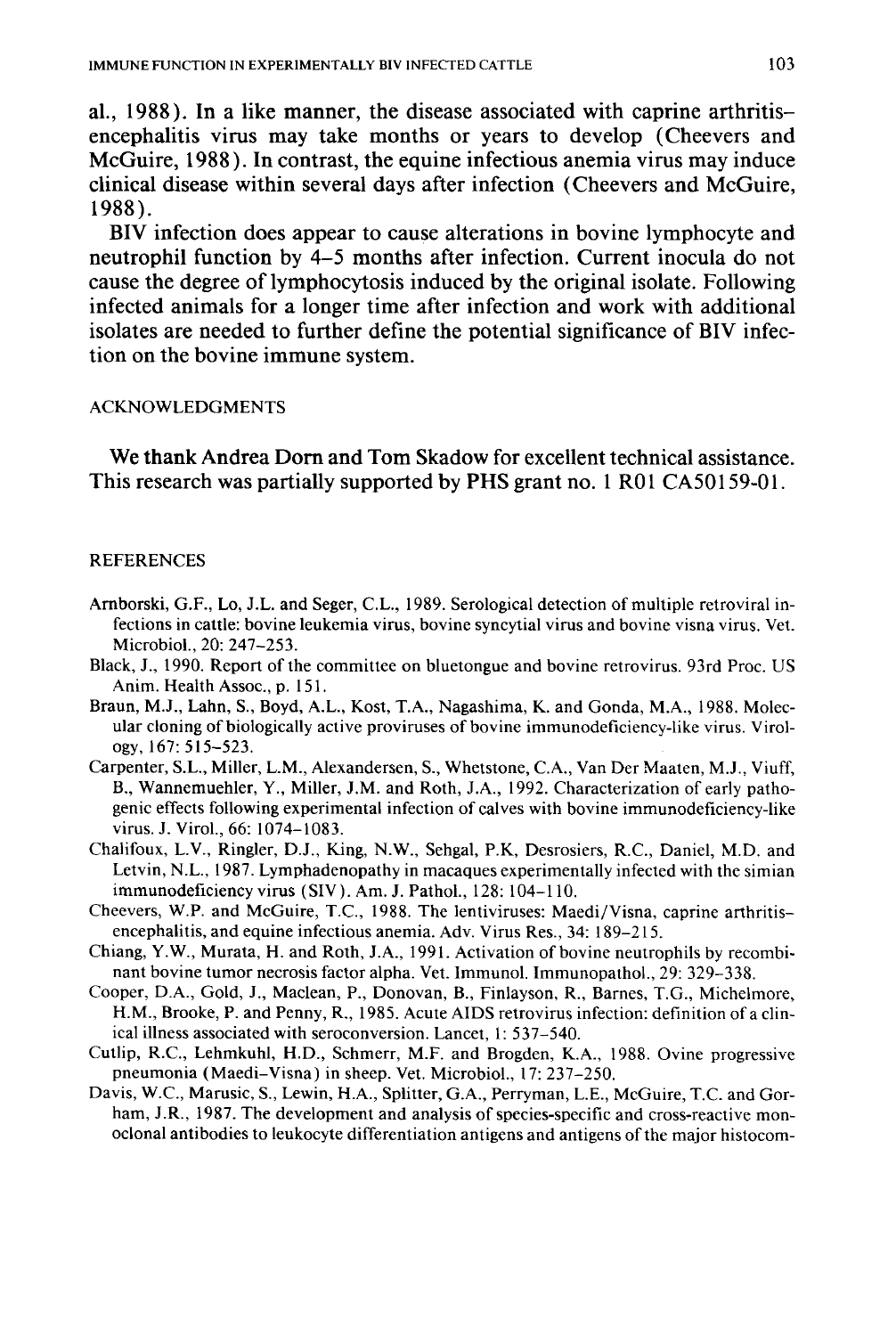patibility complex for use in the study of the immune system in cattle and other species. Vet. Immunol. Immunopathol., 15: 337-376.

- Davis, W.C., Ellis, J.A., MacHugh, N.D. and Baldwin, C.L., 1988. Bovine pan T-cell monoclonal antibodies reactive with a molecule similar to CD2. Immunology, 63: 165-167.
- Davis. W.C., Larsen, R.A. and Monaghan, M.L., 1990. Genetic markers identified by immunogenetic methods. International Symposium and Educational Workshop on Fish-marking Techniques, pp. 521-540.
- Garvey, KJ., Oberste, M.S., Elser, J.E., Braun, M.J. and Gonda, M.A., 1990. Nucleotide sequence and genome organization of biologically active proviruses of the bovine immunodeficiency-like virus. Virology, I 75: 391-409.
- Gerstoft, J., Pallesen, G., Mathiesen, L.R., Pedersen, C., Gaub, J. and Lindhardt, B., 1989. The value of lymph node histology in human immunodeficiency virus related persistent generalized lymphadenopathy. Acta Pathol. Microbial. Immunol. Scand., 97: 24-27.
- Giorgi, J.V. and Detels, R., 1989. T-cell subset alterations in HIV-infected homosexual men: NIAID multicenter AIDS cohort study. Clin. Immunol. Immunopathol., 52: 10–18.
- Giorgi, J.V., Fahey, J.L., Smith, D.C., Hultin, L.E., Cheng, H., Mitsuyasu, R.T. and Detels, R., 1987. Early effects ofHIV on CD4lymphocytes in vivo. J. Immunol, 138: 3725-3730.
- Gonda, M.A., Braun, M.J., Carter, S.G., Kost, T.A., Bess, Jr., J.W., Arthur, L.O. and van der Maaten, M.J., 1987. Characterization and molecular cloning of a bovine lentivirus related to the human immunodeficiency virus. Nature, 330: 388-391.
- Larsen, R.A., Monaghan, M.L., Park, Y.H., Hamilton, M.J., Ellis, J.A. and Davis, W.C., 1990. Identification and characterization of monoclonal antibodies reactive with bovine, caprine and ovine T-lymphocyte determinants by flow microfluorimetry. Vet. Immunol. Immunopathol., 25: 195-208.
- Malmquist, W.A., 1968. Bovine viral diarrhea-mucosal disease: etiology, pathogenesis, and applied immunity. J. Am. Vet. Med. Assoc., 152: 763-768.
- Malmquist, W.A., van der Maaten, M.J. and Boothe, A.D., 1969. Isolation, immunodiffusion, immunofluorescence, and electron microscopy of a syncytial virus of lymphosarcomatous and apparently healthy cattle. Cancer Res., 29: 188-200.
- Martin, S.J., O'Neill, T.P., Bilello, J.A. and Eiseman, J.L., 1991. Lymphocyte transformation abnormalities in bovine immunodeficiency-like virus infected calves. Immunol. Lett., 27: 81-84.
- Miller, J.M. and van der Maaten, M.J., 1976. Serologic detection of bovine leukemia virus infection. Vet. Microbiol., I: 195-202.
- Ost, A., Baroni, C.D., Diebold, J., Moragas, H.N., Pallesen, G., Racz, P., Schipper, M., Tenner-Racz, K. and van den Tweet, J.G., 1989. Lymphadenopathy in HIV infection: histological classification and staging. Acta Pathol. Microbial. lmmunol. Scand., 97: 7-15.
- Ridley, D.J., Houk, R.W., Reid, M.J. and Boswell, R.N., 1989. Early lymphocyte transformation abnormalities in human immunodeficiency virus infection. J. Clin. Immunol., 9: 119- 124.
- Roth, J.A. and Frank, D.E., 1989. Recombinant bovine interferon gamma as an immunomodulator in dexamethasone-treated and nontreated cattle. J. Interferon. Res., 9: 143-151.
- Roth, J.A. and Kaeberle, M.L., 198la. Effects of in vivo dexamethasone administration on in vitro bovine polymorphonuclear leukocyte function. Infect. Immun., 33: 434-441.
- Roth, J.A. and Kaeberle, M.L., 1981b. Evaluation of bovine polymorphonuclear leukocyte function. Vet. Immunol. Immunopathol., 2: 157-174.
- Roth, J.A. and Kaeberle, M.L., 1984. Effect of levamisole on lymphocyte blastogenesis and neutrophil function in dexamethasone-treated cattle. Am. J. Vet. Res., 45: 1781-1784.
- Roth, J.A. and Kaeberle, M.L., 1985. Enhancement of lymphocyte blastogenesis and neutrophil function by avridine in dexamethasone-treated and nontreated cattle. Am. J. Vet. Res., 46: 53-57.